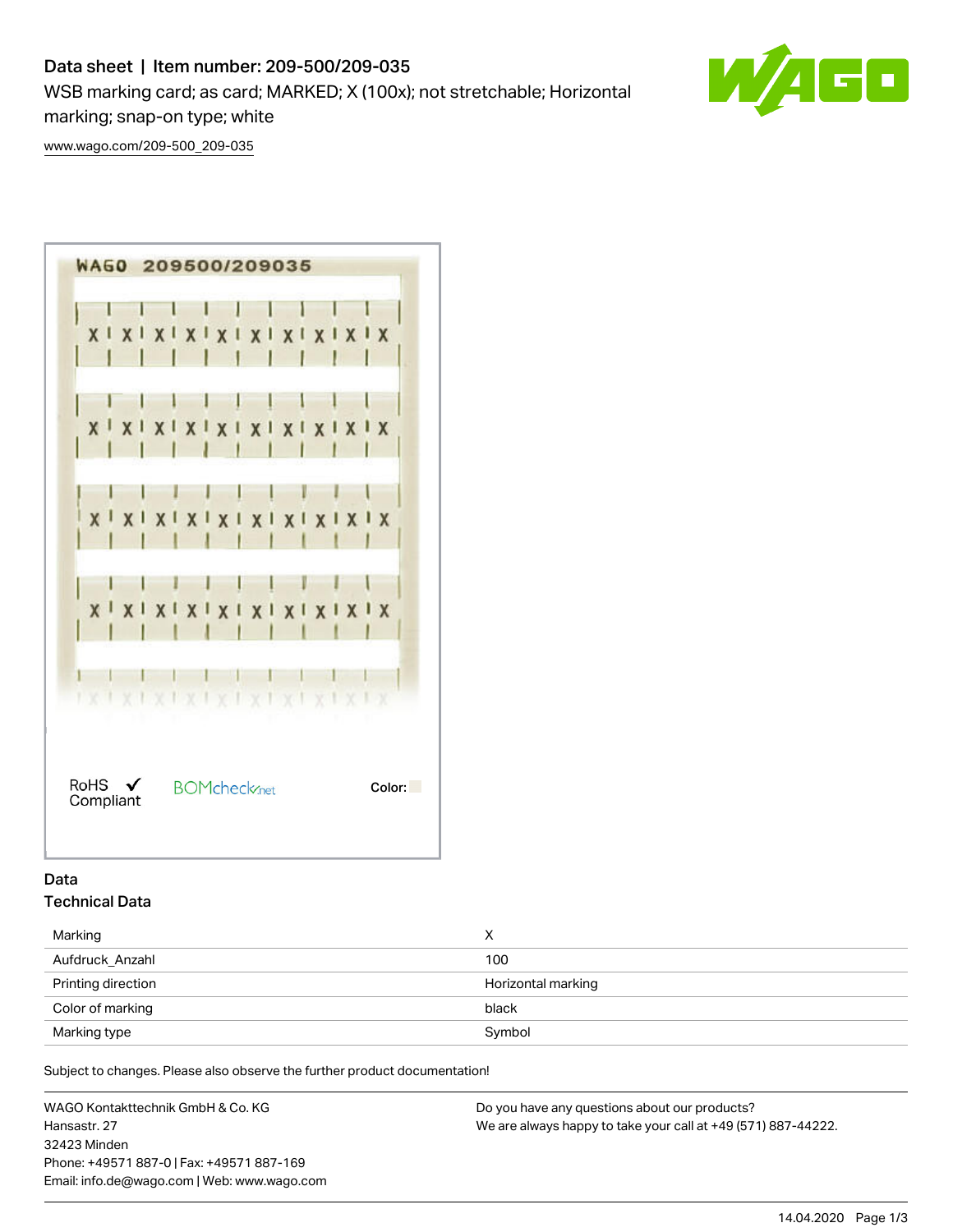

| Darstellung des Aufdrucks | same symbols per strip             |
|---------------------------|------------------------------------|
| Units per delivery form   | 10 strips with 10 markers per card |

## Geometrical Data

| Marke<br>width | 5 mm |
|----------------|------|
| Marker width   | 5 mm |

#### Material Data

| Color     | white            |
|-----------|------------------|
| Weight    | 7.8 <sub>g</sub> |
| Fire load | 0.234 MJ         |

### Commercial data

| Product Group      | 2 (Terminal Block Accessories) |  |
|--------------------|--------------------------------|--|
| Packaging type     | <b>BOX</b>                     |  |
| Country of origin  | DE                             |  |
| <b>GTIN</b>        | 4017332007559                  |  |
| Customs Tariff No. | 49119900000                    |  |

### **Counterpart**

| <b>Downloads</b><br><b>Documentation</b> |              |         |          |
|------------------------------------------|--------------|---------|----------|
| <b>Bid Text</b>                          |              |         |          |
| 209-500/209-035                          | Feb 19, 2019 | xml     | Download |
| GAEB X81 - Datei                         |              | 2.7 kB  |          |
| 209-500/209-035                          | Jan 4, 2018  | doc     | Download |
| doc - Datei                              |              | 24.1 kB |          |

#### Installation Notes

Subject to changes. Please also observe the further product documentation!

WAGO Kontakttechnik GmbH & Co. KG Hansastr. 27 32423 Minden Phone: +49571 887-0 | Fax: +49571 887-169 Email: info.de@wago.com | Web: www.wago.com

Do you have any questions about our products? We are always happy to take your call at +49 (571) 887-44222.